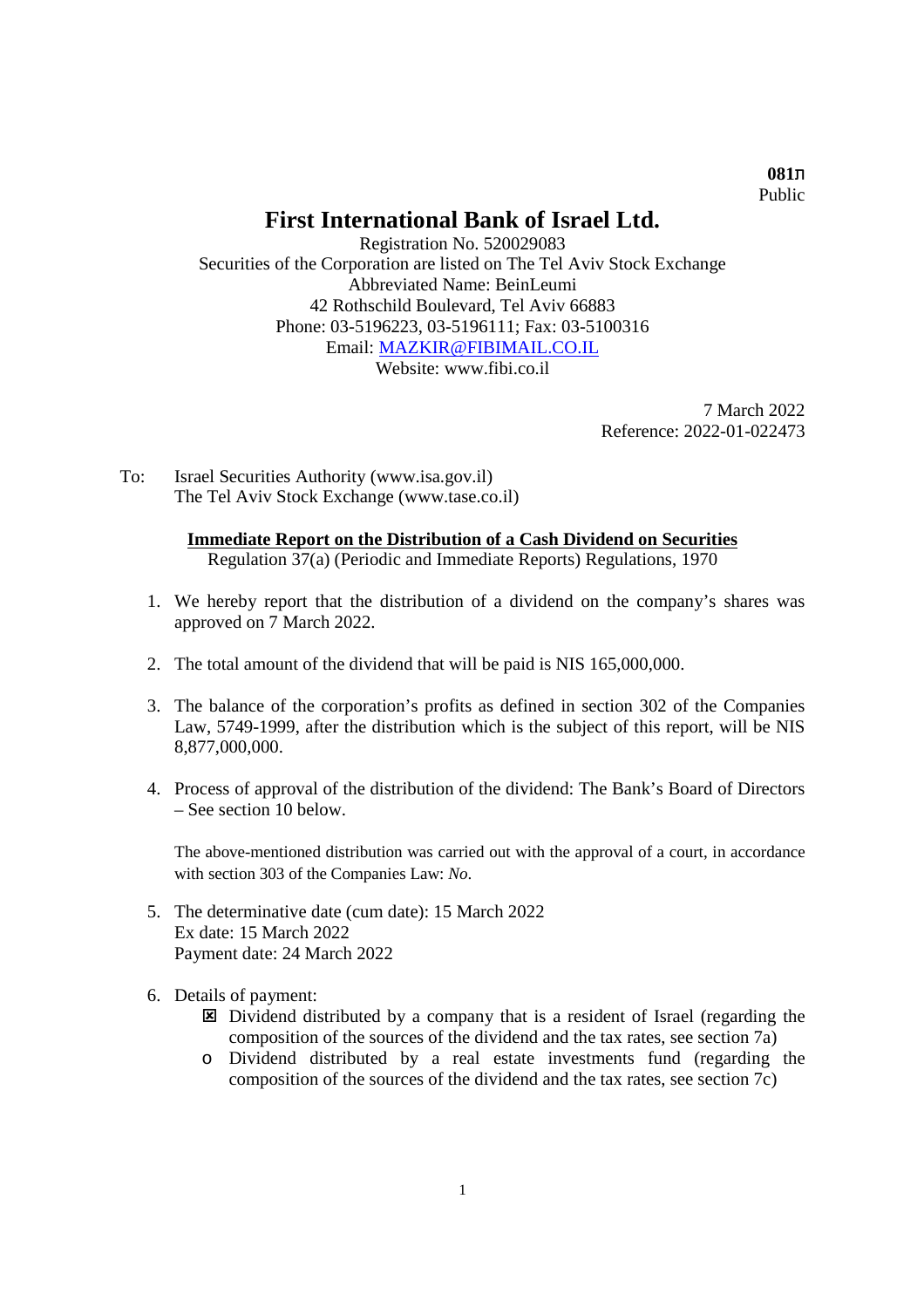| Number of<br>entitled<br>security | Name of<br>Security                           | Amount of<br>dividend<br>per single<br>security | Currency<br>of the<br>dividend<br>amount | Currency<br>of payment | Exchange<br>rate date<br>for the<br>payment | Tax<br>rate:<br>Individuals | Tax<br>rate:<br>cor-<br>porate |
|-----------------------------------|-----------------------------------------------|-------------------------------------------------|------------------------------------------|------------------------|---------------------------------------------|-----------------------------|--------------------------------|
| 593038                            | Ordinary<br>share<br>with<br>nominal<br>value | 1.6445723                                       | <b>NIS</b>                               | <b>NIS</b>             |                                             | 25                          |                                |
|                                   | <b>NIS 0.05</b>                               |                                                 |                                          |                        |                                             |                             |                                |

The amount of the dividend to be paid should be indicated with an accuracy of up to 7 digits after the decimal point for a payment in New Israeli Shekels and up to 5 digits after the decimal point if the payment is made in a different currency.

The dividend amount per single security is final.

7. The following rates for withholding of tax at source are for the purpose of carrying out withholding at source by stock exchange members.

7a. Composition of sources of the dividend distributed by a company which is resident in Israel, from shares and financial instruments, excluding REITS.

|                                                           | % of the | Individuals | Companies | Foreign   |
|-----------------------------------------------------------|----------|-------------|-----------|-----------|
|                                                           | dividend |             |           | residents |
| Income subject to companies tax $(1)$                     | 100%     | 25%         | $0\%$     | 25%       |
| Income from foreign sources $(2)$                         | $\Omega$ | 25%         | 23%       | 25%       |
| Income from an approved/benefitted                        |          |             |           |           |
| enterprise $^{(3)}$                                       | $\Omega$ | 15%         | 15%       | 15%       |
| Income from an Ireland approved enterprise                |          |             |           |           |
| up to $2013^{(4)}$                                        | $\Omega$ | 15%         | 15%       | 4%        |
| Income from an Ireland Approved                           |          |             |           |           |
| Enterprise from $2014^{(5)}$                              | $\theta$ | 20%         | 20%       | 4%        |
| Preferred income                                          | $\theta$ | 20%         | 0%        | 20%       |
| Income from a tourism/agriculture approved                |          |             |           |           |
| enterprise <sup>(6)</sup>                                 | $\Omega$ | 20%         | 20%       | 20%       |
| Income from an approved/benefitted                        |          |             |           |           |
| enterprise that has issued a waiver notice <sup>(7)</sup> |          |             |           |           |
|                                                           | $\Omega$ | 15%         | $0\%$     | 15%       |
| Distribution classified as capital gains                  | $\theta$ | 25%         | 23%       | $0\%$     |
| Distribution by an index participation unit               | $\Omega$ | $\Omega$    | $\Omega$  | $\Omega$  |
| Others                                                    | $\theta$ | 000         | 000       | 000       |

Explanation:

(1) Income subject to companies tax: income received from distribution of profits or from a dividend, the source of which is income produced or generated in Israel, received directly or indirectly from another group of persons owing companies tax.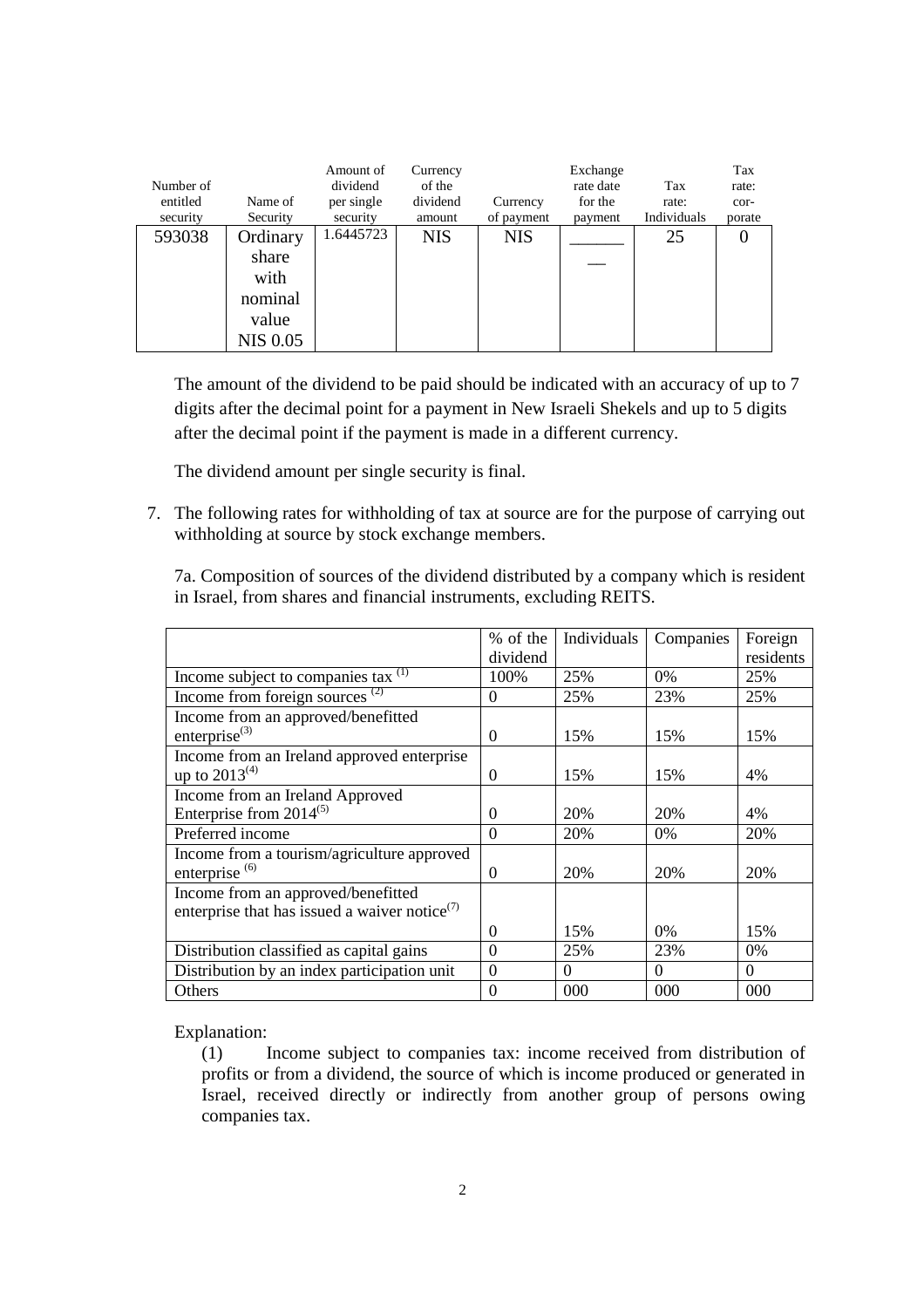(2) Income from foreign sources is income produced or generated abroad that has not been taxed in Israel.

(3) Including income from a beneficiary tourism enterprise whose year of election/commencement of operations was any year through 2013.

(4) Income from an Approved Ireland Enterprise whose year of election was any year through 2013.

(5) Income from an Approved Ireland Enterprise whose year of election was any year from 2014 and onward.

(6) Includes income from a benefitted tourism enterprise whose year of election/commencement of operations was any year from 2014 and onward.

(7) Income from an approved or benefitted enterprise that issued a waiver notice at any time through 30 June 2015, after the deduction of company tax which it owed.

|                             | % of the | Individuals | Companies | Foreign   | Exempt | Provident     |
|-----------------------------|----------|-------------|-----------|-----------|--------|---------------|
|                             | dividend | (1)         |           | resident  | mutual | fund $^{(2)}$ |
|                             |          |             |           | companies | fund   |               |
| From real property          |          |             |           |           |        |               |
| appreciation,               |          |             |           |           |        |               |
| capital gains and           |          |             |           |           |        |               |
| depreciation <sup>(3)</sup> |          | 25%         | 23%       | 23%       | 0%     | $0\%$         |
| Other taxable               |          |             |           |           |        |               |
| income (such as             |          |             |           |           |        |               |
| rental income)              |          | 47%         | 23%       | 23%       | 23%    | 0%            |
| From productive             |          |             |           |           |        |               |
| real estate -               |          |             |           |           |        |               |
| residential rentals         |          | 20%         | 20%       | 20%       | $0\%$  | $0\%$         |
| Income that has             |          |             |           |           |        |               |
| been taxed at the           |          |             |           |           |        |               |
| fund level $(4)$            |          | 25%         | 0%        | 25%       | 0%     | 0%            |
| Exceptional                 |          |             |           |           |        |               |
| income                      |          | 70%         | 70%       | 70%       | 60%    | 70%           |
| Other                       |          |             |           |           |        |               |
|                             |          |             |           |           |        |               |
| Weighted % of tax           |          |             |           |           |        |               |
| withheld at source          | 100%     |             |           |           |        |               |

Individuals Companies Foreign residents

7c. Dividend distributed by a Real Estate Investment Trust

Dividend distributed by a foreign resident

(1) Individuals - includes a taxable mutual fund, individuals, and foreign residents.

## 7b. Dividend distributed by a foreign resident company

company  $25\%$   $23\%$   $0\%$